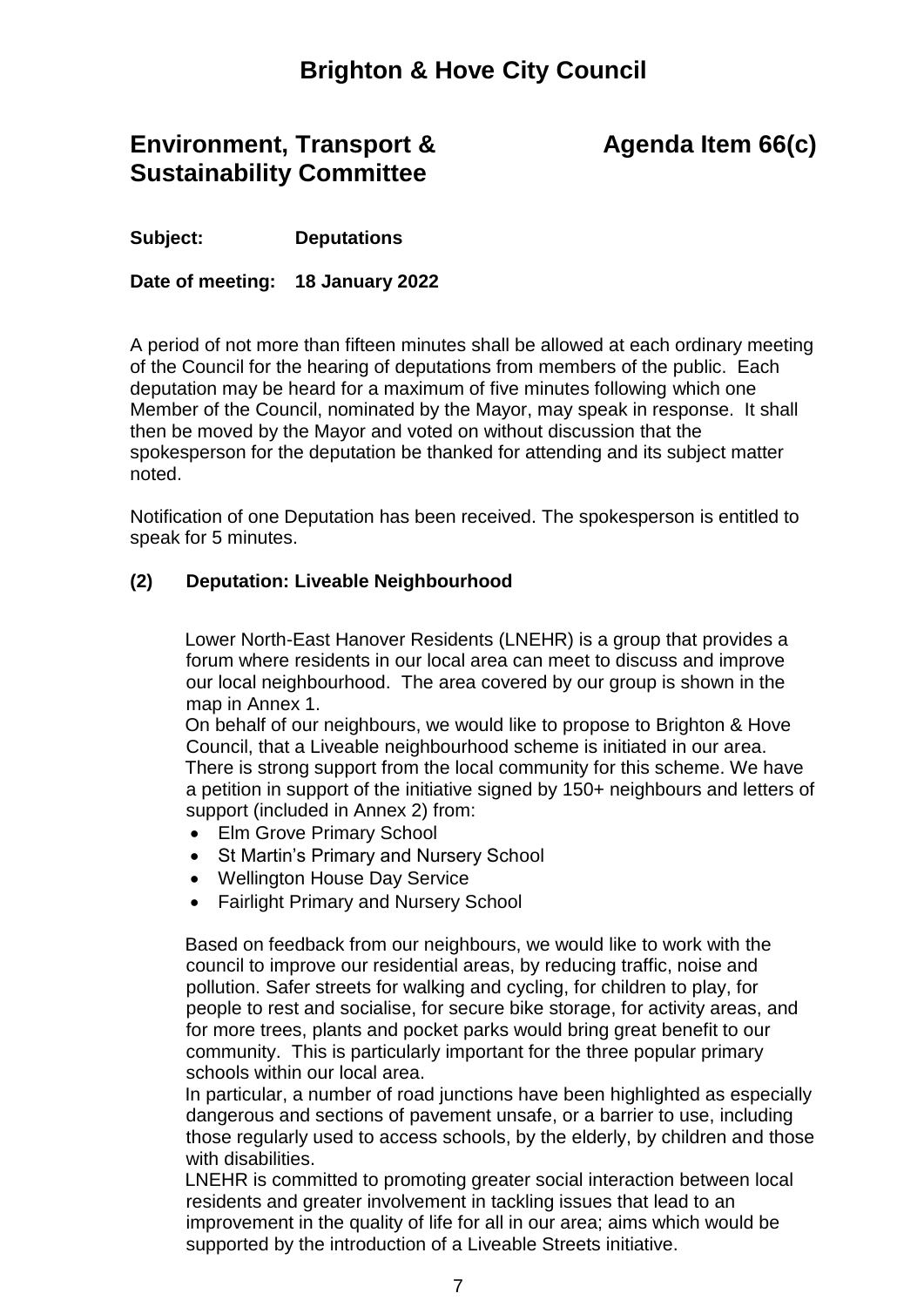#### **Supported by:**

Matt Black (Lead Spokesperson) Bernard G Mills Nick Wells Linda White Deniz Birkan Vanessa Cox Violet Black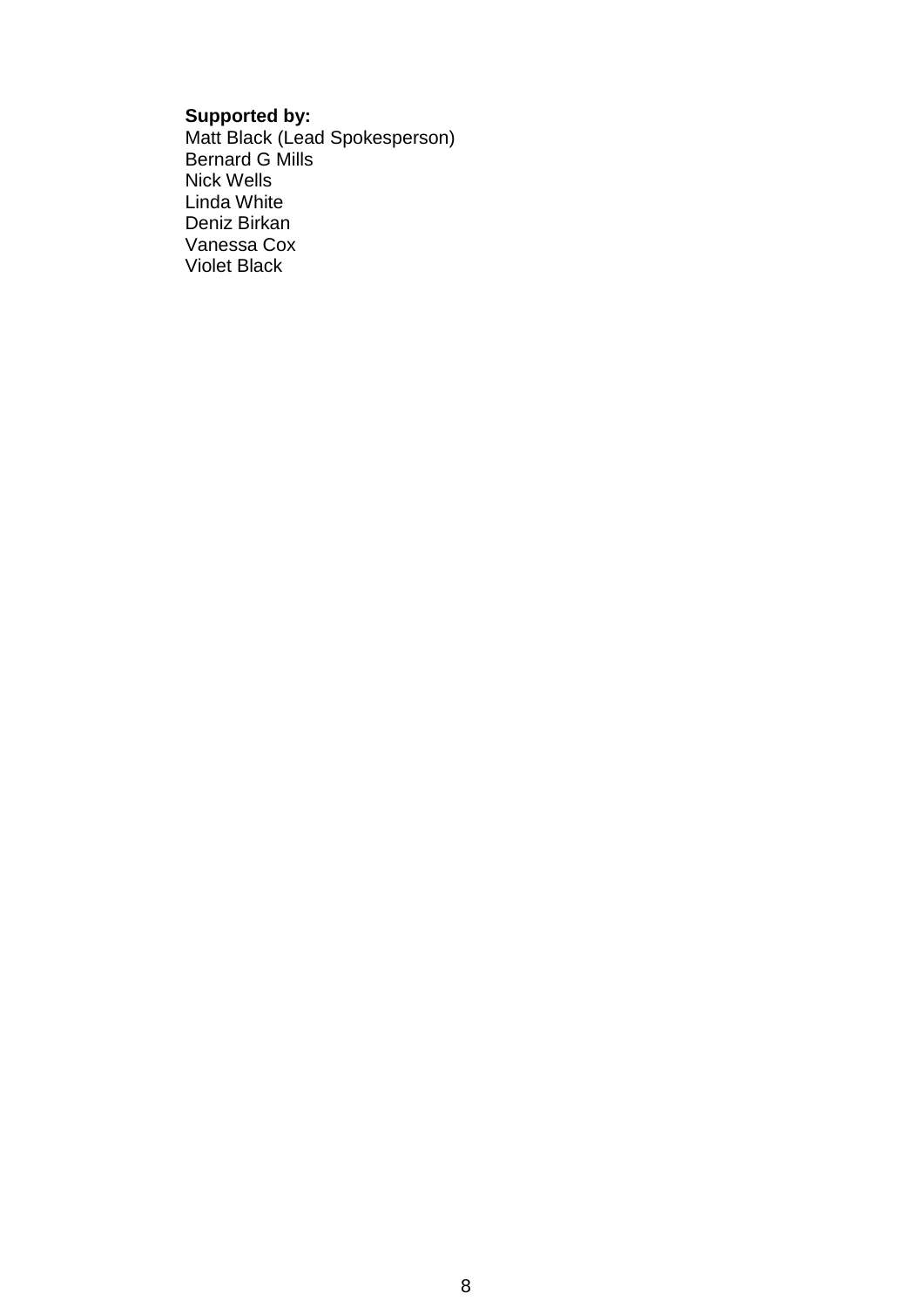**Annex 1- Map of area**